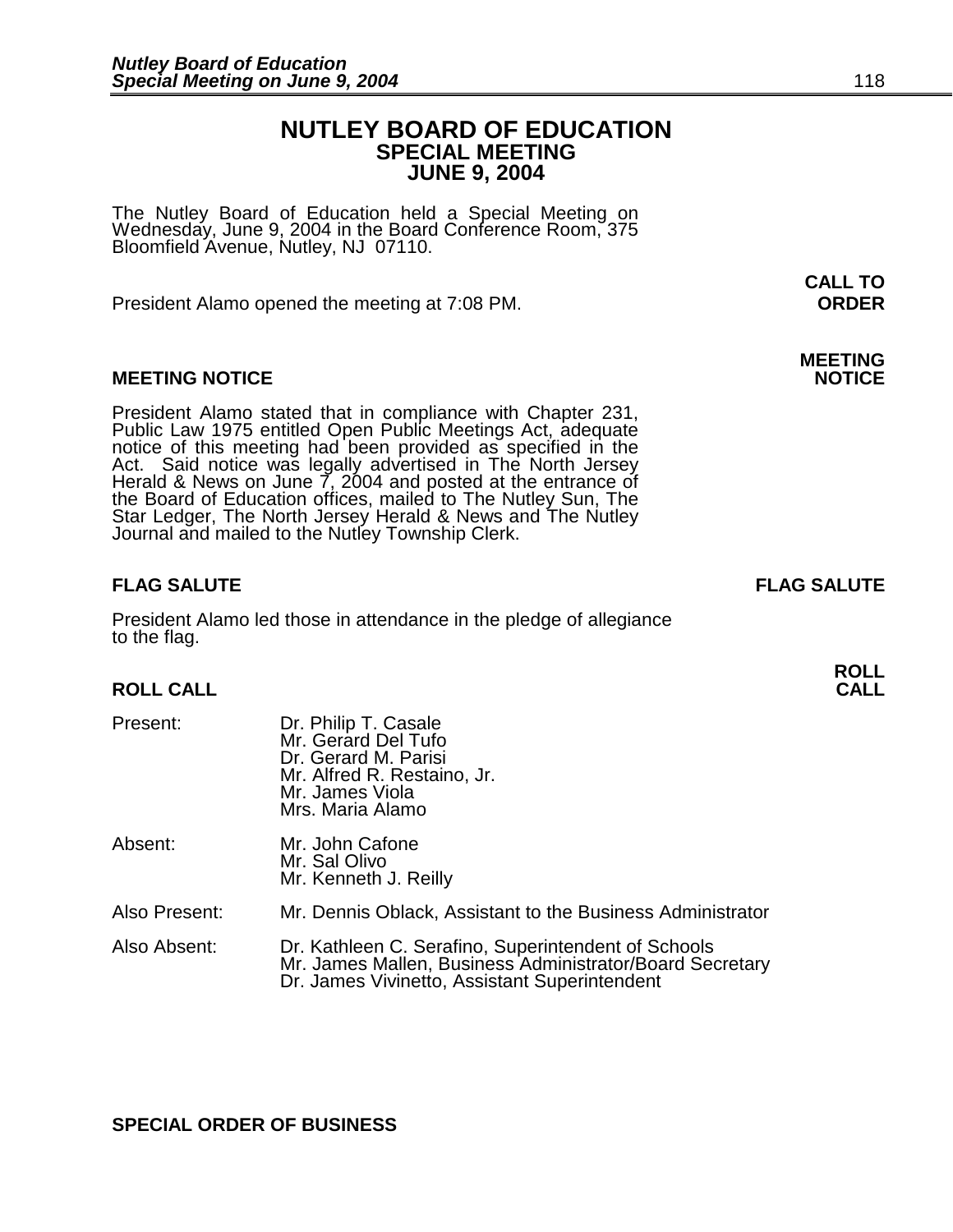Trustee Casale moved, and Trustee Parisi seconded, the following resolution:

# **APPOINT ACTING BOARD SECRETARY**

BE IT RESOLVED that the Board of Education approves Mr. Dennis Oblack to be Acting Board Secretary for this Special Meeting of June 9, 2004.

Upon being put to a roll call vote the resolution was unanimously approved by the Board.

# **MOTION TO ADJOURN TO EXECUTIVE SESSION**

At 7:10 PM Trustee Parisi moved, and Trustee Del Tufo seconded, the following resolution:

WHEREAS, the Board of Education will be discussing matters exempt from public discussion pursuant to N.J.S.A. 10:4-12,

NOW, THEREFORE, BE IT RESOLVED that the Board of Education recess to closed executive session at this time in the conference room to discuss contract negotiations strategy, and

BE IT FURTHER RESOLVED that the results of the discussions will be made public by inclusion on the agenda of a subsequent meeting of the Board of Education or when the reasons for discussing such matters in closed session no longer exist.

The motion was unanimously approved by voice vote.

At 11:05 PM the Board reconvened in open public session on a motion by Trustee Parisi, seconded by Trustee Casale, and unanimously approved by voice vote.

### **ROLL CALL**

| Present: | Dr. Philip T. Casale<br>Mr. Gerard Del Tufo<br>Dr. Gerard M. Parisi<br>Mr. Alfred R. Restaino, Jr.<br>Mr. James Viola |
|----------|-----------------------------------------------------------------------------------------------------------------------|
|          | Mrs. Maria Alamo                                                                                                      |

| Absent: | Mr. John Cafone       |
|---------|-----------------------|
|         | Mr. Sal Olivo         |
|         | Mr. Kenneth J. Reilly |
|         |                       |

**RECONVENE OPEN MEETING** 

**ROLL**